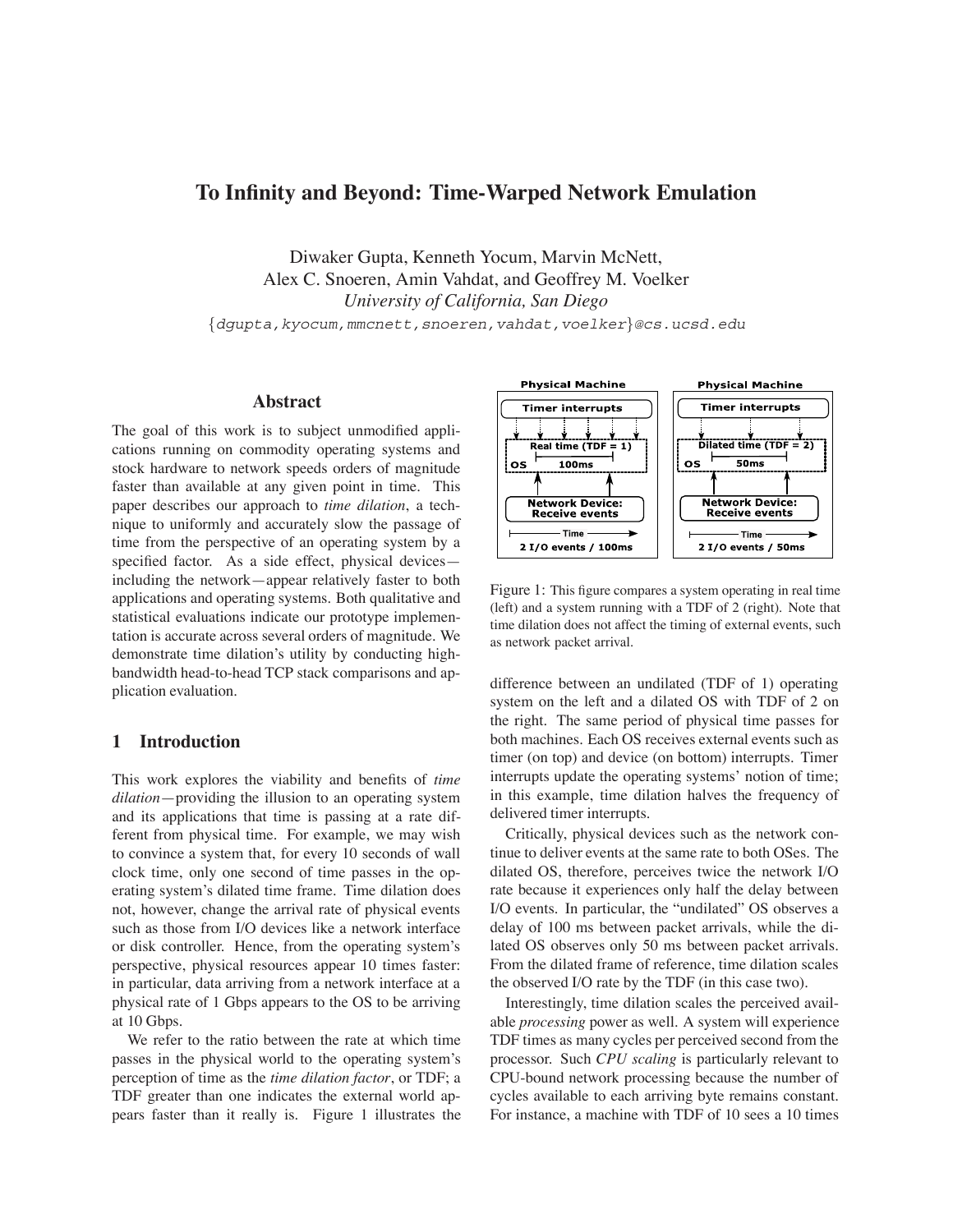faster network, but would also experience a tenfold increase in CPU cycles per second.

By employing large TDF values, time dilation enables external stimuli to appear to take place at higher rates than would be physically possible, presenting a number of interesting applications. Consider the following scenarios:

- *•* **Emerging I/O technologies.** Imagine a complex cluster-based service interconnected by 100-Mbps and 1-Gbps Ethernet switches. The system developers suspect overall service performance is limited by network performance. However, upgrading to 10- GigE switches and interfaces involves substantial expense and overhead. The developers desire a lowcost mechanism for determining the potential benefits of higher performance network interconnects before committing to the upgrade.
- *•* **Scalable network emulation.** Today large ISPs cannot evaluate the effects of modifications to their topology or traffic patterns outside of complex and high-level simulations. While they would like to evaluate internal network behavior driven by realistic traffic traces, this often requires accurate emulation of terabits per second of bisection bandwidth.
- *•* **High bandwidth-delay networking.** We have recently seen the emergence of computational grids [4, 12] inter-connected by high-speed and high-latency wide-area interconnects. For instance, 10-Gbps links with 100–200 ms round-trip times are currently feasible. Unfortunately, existing transport protocols, such as TCP, deliver limited throughput to one or more flows sharing such a link. A number of research efforts have proposed novel protocols for high bandwidth-delay product settings [11, 14, 16–18, 28, 30]. However, evaluation of the benefits of such efforts is typically relegated to simulation or to those with access to expensive wide-area links.

This work develops techniques to perform accurate time dilation for unmodified applications running on commodity operating systems and stock hardware with the goal of supporting the above scenarios. To facilitate dilating time perceived by a host, we utilize virtual machine (VM) technology. Virtual machines traditionally have been used for their isolation capabilities: applications and operating systems running inside a VM can only access physical hardware through the virtual machine monitor. This interposition provides the additional potential to independently dilate time for each hosted virtual machine. In this paper, we are particularly interested in time dilation with respect to network devices; we leave faithful scaling of other subsystems to future work.

This paper makes the following contributions:

- *•* **Time-dilated virtual machines.** We show how to use virtual machines to completely encapsulate a host running a commodity operating system in an arbitrarily dilated time frame. We allow processing power and I/O performance to be scaled independently (e.g., to hold processing power constant while scaling I/O performance by a factor of 10, or vice versa).
- *•* **Accurate network dilation.** We perform a detailed comparison of TCP's complex end-to-end protocol behavior—in isolation, under loss, and with competing flows—under dilated and real time frames. We find that both the micro and macro behavior of the system are indistinguishable under dilation. To demonstrate our ability to predict the performance of future hardware scenarios, we show that the timedilated performance of an appropriately dilated sixyear old machine with 100-Mbps Ethernet is indistinguishable from a modern machine with Gigabit Ethernet.
- *•* **End-to-end experimentation.** Finally we demonstrate the utility of time dilation by experimenting with a content delivery overlay service. In particular, we explore the impact of high-bandwidth network topologies on the performance of BitTorrent [9], emulating multi-gigabit bisection bandwidths using a traffic shaper whose physical capacity is limited to 1Gbps.

The remainder of the paper is organized as follows: We present our prototype implementation in Section 2. We evaluate the accuracy of time dilation with comprehensive micro-benchmarks in Section 3 and present application results in Section 4. Section 5 presents related work before concluding in Section 6.

### **2 Design and implementation**

Before describing the details of our implementation, we first define some key terminology. A *Virtual Machine (VM)* or *domain* is a software layer that exports the interface of a target physical machine. Multiple VM's may be multiplexed on a single physical machine. A *Guest OS* is the Operating System that runs within a VM. Finally, a *Virtual Machine Monitor (VMM)* or *hypervisor* is the hardware/software layer responsible for multiplexing several VMs on the same physical machine.

Critical to time dilation is a VMM's ability to modify the perception of time within a guest OS. Fortunately, VMMs must already perform this functionality, for example, because a guest OS may develop a backlog of "lost ticks" if it is not scheduled on the physical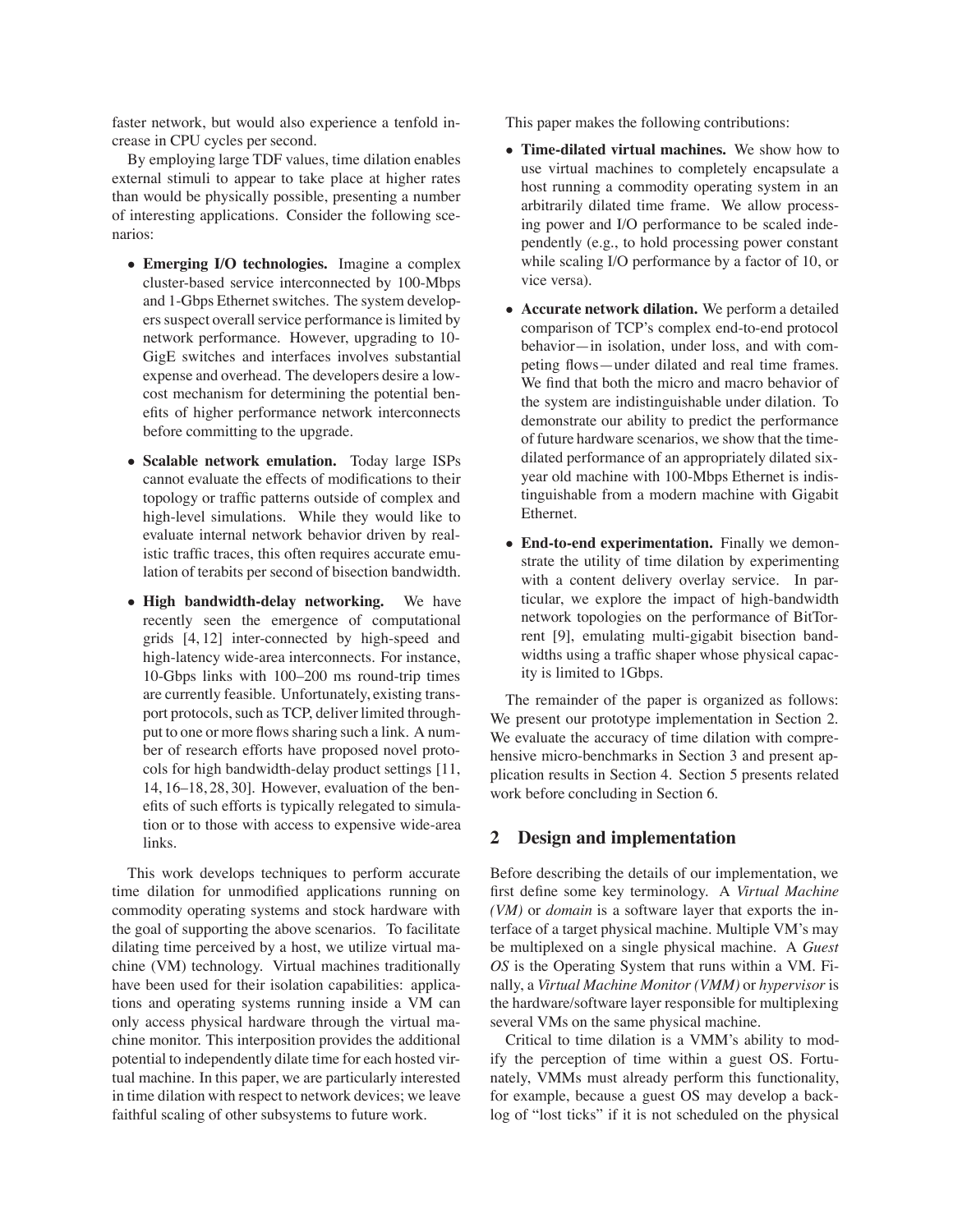processor when it is due to receive a timer interrupt. VMMs typically periodically synchronize the guest OS time with the physical machine's clock. One challenge is that operating systems often use multiple time sources for better precision. For example, Linux uses up to five different time sources [19]. Exposing so many different mechanisms for time keeping in virtual machines becomes challenging (see [27] for a discussion).

To be useful, time dilation must be pervasive and transparent. Pervasiveness implies that the system is completely isolated from the passage of physical time. Similarly, transparency implies that network protocols and applications require no modification to be used in a dilated time frame. To address these requirements, we implemented a time dilation prototype using the Xen VMM [7] (Our implementation is based on Xen 2.0.7). We chose Xen for the following reasons: (1) it is easier to modify behavior of timer interrupts in software than in hardware; (2) we can observe time dilation in isolated, controlled environments; (3) Xen allows us to provide each virtual machine with an independent time frame; (4) Xen source code is publicly available; and iv) the VMM CPU scheduler provides a facility for scaling CPU. Though our implementation is Xen-specific, we believe the concepts can apply to other virtual machine environments.

Alternative implementation targets for time dilation include directly modifying the operating system, simulation packages, and emulation environments. As discussed below, our modifications to Xen are compact and portable, giving us confidence that our techniques will be applicable to any operating system that Xen supports. In some sense, time dilation is free in many simulation packages: extrapolating to future scenarios is as simple as setting appropriate bandwidth values on particular links. However, we explicitly target running unmodified applications and operating systems for necessary realism. Finally, while network emulation does allow experimentation with a range of network conditions, it is necessarily limited by the performance of currently available hardware. For this reason, time dilation is a valuable complement to network emulation, allowing an experimenter to easily extrapolate evaluations to future, faster environments.

We now give a brief overview of time keeping in Xen, describe our modifications to it, and discus the applicability of time dilations to other virtualization platforms.

## **2.1 Time flow in Xen**

The Xen VMM exposes two notions of time to VMs. *Real time* is the number of nanoseconds since boot. *Wall clock time* is the traditional Unix time-since-epoch (midnight, January 1, 1970 UTC). Xen also delivers periodic timer interrupts to the VM to support the time keeping mechanisms within the guest OS.

While Xen allows the guest OS to maintain and update its own notion of time via an external time source (such as NTP), the guest OS often relies solely on Xen to maintain accurate time. Real and wall clock time pass between the Xen hypervisor and the guest operating system via a shared data structure. There is one data structure per VM written by the VMM and read by the guest OS.

The guest operating system updates its local time values on demand using the shared data structure for instance, when servicing timer interrupts or calling getttimeofday. However, the VMM updates the shared data structure only at certain discrete events, and thus it may not always contain the current value. In particular, the VMM updates the shared data structure when it delivers a timer interrupt to the VM or schedules the VM to run on an available CPU.

Xen uses *paravirtualization* to achieve scalable performance with virtual machines without sacrificing functionality or isolation. With paravirtualization, Xen does not provide a perfect virtualization layer. Instead, it exposes some features of the underlying physical hardware to gain significant performance benefits. For instance, on the x86 architecture, Xen allows guest OSes (for our tests, we use XenoLinux as our guest OS) to read the Time-Stamp Count (TSC) register directly from hardware (via the RDTSC instruction).

The TSC register stores the number of clock cycles since boot and is incremented on every CPU cycle. The Guest OS reads the TSC to maintain accurate time between timer interrupts. By contrast, kernel variables such as Linux jiffies or BSD ticks only advance on timer interrupts. In this case, we modify the guest OS to prevent them from reading the true value of the TSC, as described in the next section.

### **2.2 Dilating time in Xen**

We now outline our modifications to the Xen hypervisor and the XenoLinux kernel to support time dilation. We focus on slowing down the passage of time so that the external world appears faster. It is also possible to speed the passage of time from the OS's perspective, thereby slowing processes in the external world. In general, however, speeding the passage of time is less useful for our target scenarios and we do not explore it in this paper.

Our modifications to Xen are small: in all, we added/modified approximately 500 lines of C and Python code. More than 50% of our changes are to non-critical tools and utilities; the core changes to Xen and Xeno-Linux are less than 200 lines of code. Our modifications are less than 0.5% of the base code size of each component.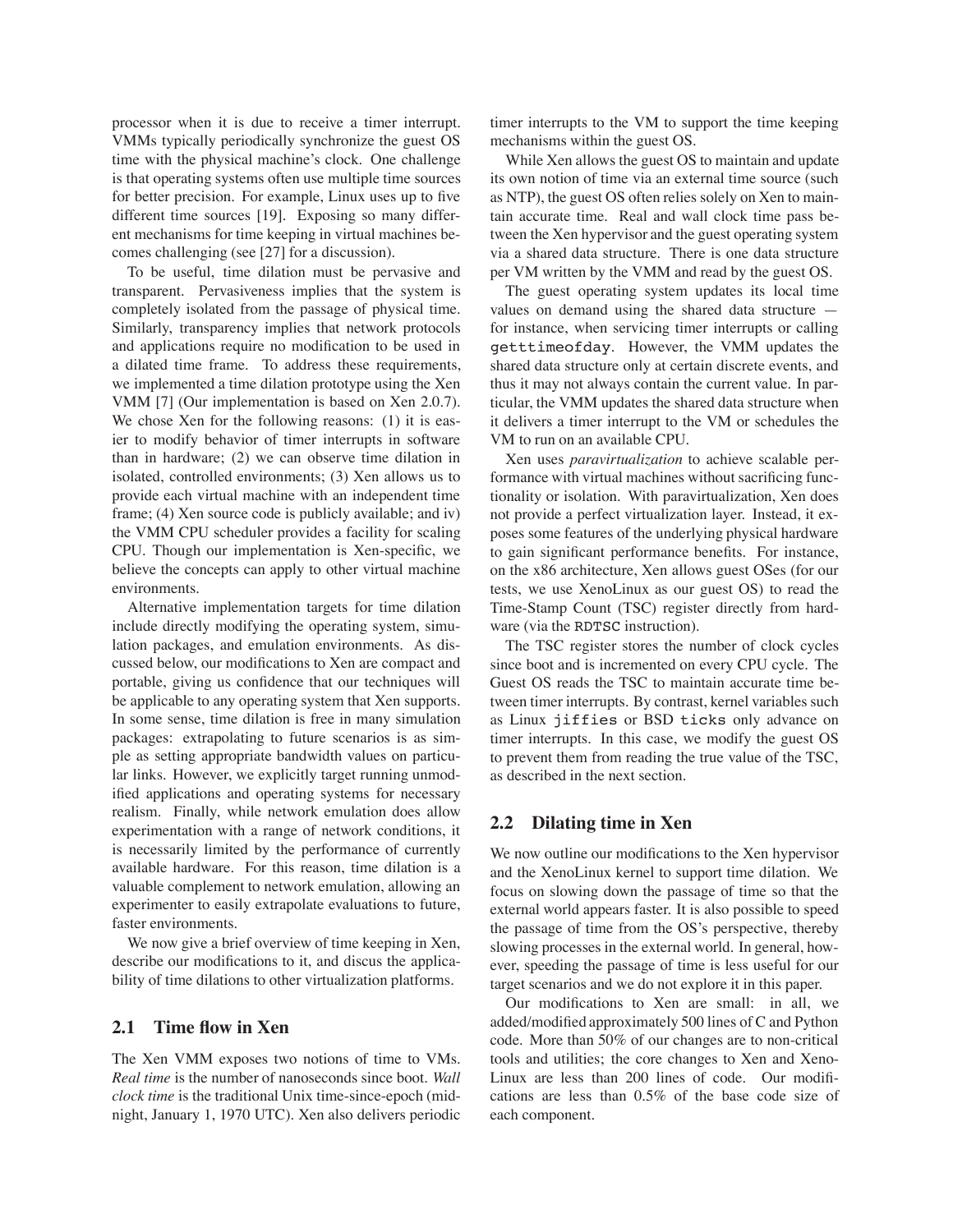| Variable         | Original  | <b>Dilated</b>  |  |
|------------------|-----------|-----------------|--|
| Real time        | stime_irq | stime_irq/tdf   |  |
| Wall clock       | wc_sec,   | $wc\_sec/tdf$ , |  |
|                  | wc_usec   | wc_usec/tdf     |  |
| Timer interrupts | HZ/sec    | (HZ/tdf)/sec    |  |

Table 1: Basic Dilation Summary

**Modifications to the Xen hypervisor.** Our modified VMM maintains a TDF variable for each hosted VM. For our applications, we are concerned with the relative passage of time rather than the absolute value of real time; in particular, we allow—indeed, require—that the host's view of wall clock time diverge from reality. Thus the TDF divides both real and wall clock time.

We modify two aspects of the Xen hypervisor. First we extend the shared data structure to include the TDF field. Our modified Xen tools, such as xm, allow specifying a positive, integral value for the TDF on VM creation. When the hypervisor updates the shared data structure, it uses this TDF value to modify real and wall clock time. In this way, real time is never exposed to the guest OS through the shared data structure.

Dilation also impacts the frequency of timer interrupts delivered to the VM. The VMM controls the frequency of timer interrupts delivered to an undilated VM (timer interrupts/second); in most OS's a HZ variable, set at compile time, defines the number of timer interrupts delivered per second. For transparency, we need to maintain the invariant that HZ accurately reflects the number of timer interrupts delivered to the VM during a second of dilated time. Without adjusting timer interrupt frequency, the VMM will deliver TDF-times too many interrupts. For example, the VMM will deliver HZ interrupts in one physical time second, which will look to the dilated VMM as HZ/(second/TDF) = TDF\*HZ. Instead, we reduce the number of interrupts a VM receives by a factor of TDF (as illustrated earlier in Figure 1). Table 1 summarizes the discussion so far.

Finally, Xen runs with a default HZ value of 100, and configures guests with the same value. However,  $HZ = 100$  gives only a 10-ms precision on system timer events. In contrast, current 2.6 series of Linux kernels uses a HZ value of 1000 by default—the CPU overhead is not significant, but the accuracy gains are tenfold. This increase in accuracy is desirable for time dilation because it enables guests to measure time accurately even in the dilated time frame. Thus, we increase the HZ value to 1000 in both Xen and the guest OS.

**Modifications to XenoLinux.** One goal of our implementation was to minimize required modifications to the guest OS. Because the VMM appropriately updates the shared data structure, one primary aspect of OS timekeeping is already addressed. We further modify the

guest OS to read an appropriately scaled version of the hardware Time Stamp Counter (TSC). XenoLinux now reads the TDF from the shared data structure and adjusts the TSC value in the function get offset tsc.

The Xen hypervisor also provides guest OS programmable alarm timers. Our last modification to the guest OS adjusts the programmable timer events. Because guests specify timeout values in their dilated time frames, we must scale the timeout value back to physical time. Otherwise they may set the timer for the wrong (possibly past) time.

#### **2.3 Time dilation on other platforms**

**Architectures:** Our implementation should work on all platforms supported by Xen. One remark regarding transparency of time dilation to user applications on the x86 platform is in order: recall that we intercept calls to read the TSC within the guest kernel. However, since the RDTSC instruction is not a privileged x86 instruction, guest user applications might still issue assembly instructions to read the hardware TSC register. It is possible to work around this by watching the instruction stream emanating from a VM and trapping to the VMM on a RDTSC instruction, and then returning the appropriate value to the VM. However, this approach would go against Xen's paravirtualization philosophy.

Fortunately, the current generation of x86-compatible hardware (such as the AMD Pacifica [6] and Intel VT [13]) provides native virtualization support, making it possible to make time dilation completely transparent to applications. For instance, both VT and Pacifica have hardware support for trapping the RDTSC instruction.

**VMMs:** The only fundamental requirement from a VMM for supporting time dilation is that it have mechanisms to update/modify time perceived by a VM. As mentioned earlier, due to the difficulties in maintaining time within a VM, all VMMs already have similar mechanisms so that they can periodically bring the guest OS time in sync with real time. For instance, VMWare has explicit support for keeping VMs in a "fictitious time frame" that is at a constant offset from real time [27]. Thus, it should be straightforward to implement time dilation for other VMMs.

**Operating systems:** Our current implementation provides dilation support for XenoLinux. Our experience so far and a preliminary inspection of the code for other guest OSes indicate that all of the guest OSes that Xen supports can be easily modified to support time dilation. It is important to note that modifying the guest OSes is not a fundamental requirement. Using binary rewriting,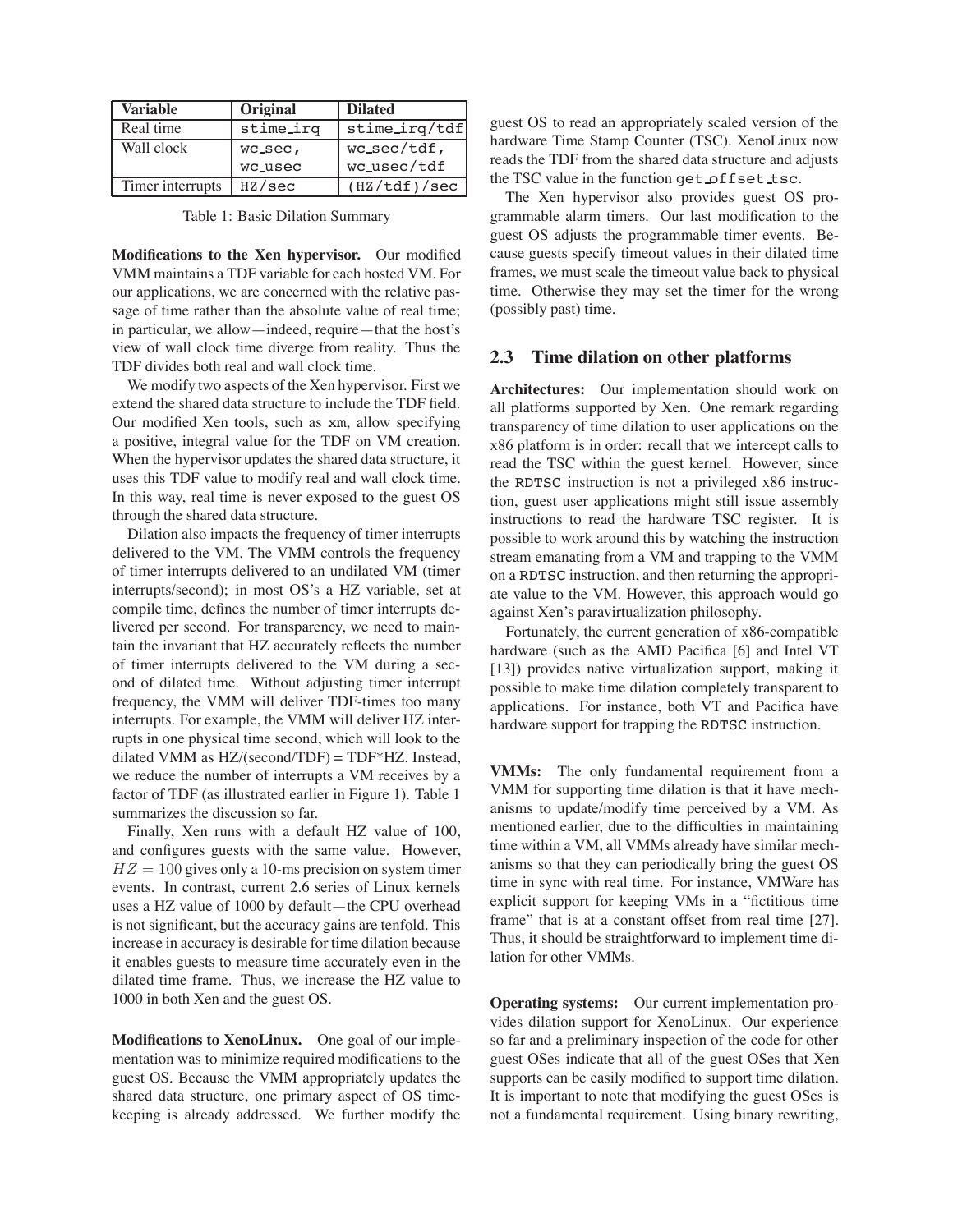it would be possible to use unmodified guest OS executables. We expect that with better hardware and operating system support for virtualization, unmodified guests would be able to run under dilation.

#### **2.4 Limitations**

This section discusses some of the limitations of time dilation. One obvious limitation is time itself: a 10-second experiment would run for a 100 seconds for a dilation factor of 10. Real-life experiments running for hours are not uncommon, so the time required to run experiments at high TDFs is substantial. Below we discuss other, more subtle limitations.

#### **2.4.1 Other devices and nonlinear scaling**

Time dilation uniformly scales the perceived performance of all system devices, including network bandwidth, perceived CPU processing power, and disk and memory I/O. Unfortunately, scaling all aspects of the physical world is unlikely to be useful: a researcher may wish to focus on scaling certain features (e.g., network bandwidth) while leaving others constant. Consequently, certain aspects of the physical world may need to be rescaled accordingly to achieve the desired effect.

Consider TCP, a protocol that depends on observed round-trip times to correctly compute retransmission timeouts. These timing measurements must be made in the dilated time frame. Because time dilation uniformly scales the passage of time, it not only increases perceived bandwidth, it also decreases perceptions of round-trip time. Thus, a network with 10-ms physical RTT would appear to have 1-ms RTT to dilated TCP. Because TCP performance is sensitive to RTT, such a configuration is likely undesirable. To address this effect, we independently scale bandwidth and RTT by using network emulation [23, 26] to deliver appropriate bandwidth and latency values. In this example, we increase link delay by a factor of 10 to emulate the jump in bandwidth-delay product one expects from the bandwidth increase.

In this paper, we show how to apply time dilation to extrapolate to future network environments, for instance with a factor of 10 or 100 additional bandwidth while accounting for variations in CPU power using the VMM scheduler. However, we do not currently account for the effects of increased I/O rates from memory and disk.

Appropriately scaling disk performance is a research challenge in its own right. Disk performance depends on such factors as head and track-switch time, SCSI-bus overhead, controller overhead, and rotational latency. A simple starting point would be to vary disk performance assuming a linear scaling model, but this could potentially violate physical properties inherent in disk drive

mechanics. Just as we introduced appropriate network delays to account for non-linear scaling of the network, accurate disk scaling would require modifying the virtual machine monitor to integrate a disk simulator modified to understand the dilated time frame. A well-validated disk simulator, such as DiskSim [8], could be used for this purpose. However, we leave dilating time for such devices to future work.

Finally, hardware and software architectures may evolve in ways that time dilation cannot support. For instance, consider a future host architecture with TCP offload [20], where TCP processing largely takes place on the network interface rather than in the protocol stack running in the operating system. Our current implementation does not dilate time for firmware on network interfaces, and may not extend to other similar architectures.

#### **2.4.2 Timer interrupts**

The guest reads time values from Xen through a shared data structure. Xen updates this structure every time it delivers a timer interrupt to the guest. This happens on the following events: (1) when a domain is scheduled; (2) when the *currently executing* domain receives a periodic timer interrupt; and (3) when a guest-programmable timer expires.

We argued earlier that, for successful dilation, the number of timer interrupts delivered to a guest should be scaled down by the TDF. Of these three cases, we can only control the second and the third. Our implementation does not change the scheduling pattern of the virtual machines for two reasons. First, we do not change the schedule pattern because scheduling parameters are usually global and system wide. Scaling these parameters on a per-domain basis would likely break the semantics of many scheduling schemes. Second, we would like to retain scheduling as an independent variable in our system, and therefore not constrain it by the choice of TDF. One might want to use round robin or borrowed virtual time [10] as the scheduling scheme, independent of the TDF. In practice, however, we find that not controlling timer scheduling does not impact our accuracy for all of the schedulers that currently ship with Xen.

#### **2.4.3 Uniformity: Outside the dilation envelope**

Time dilation cannot affect notions of time outside the dilation envelope. This is an important limitation; we should account for all packet processing or delays external to the VM. The intuition is that all stages of packet processing should be uniformly dilated. In particular, we scale the time a packet spends inside the VM (since it measures time in the dilated frame) and the time a packet spends over the network (by scaling up the time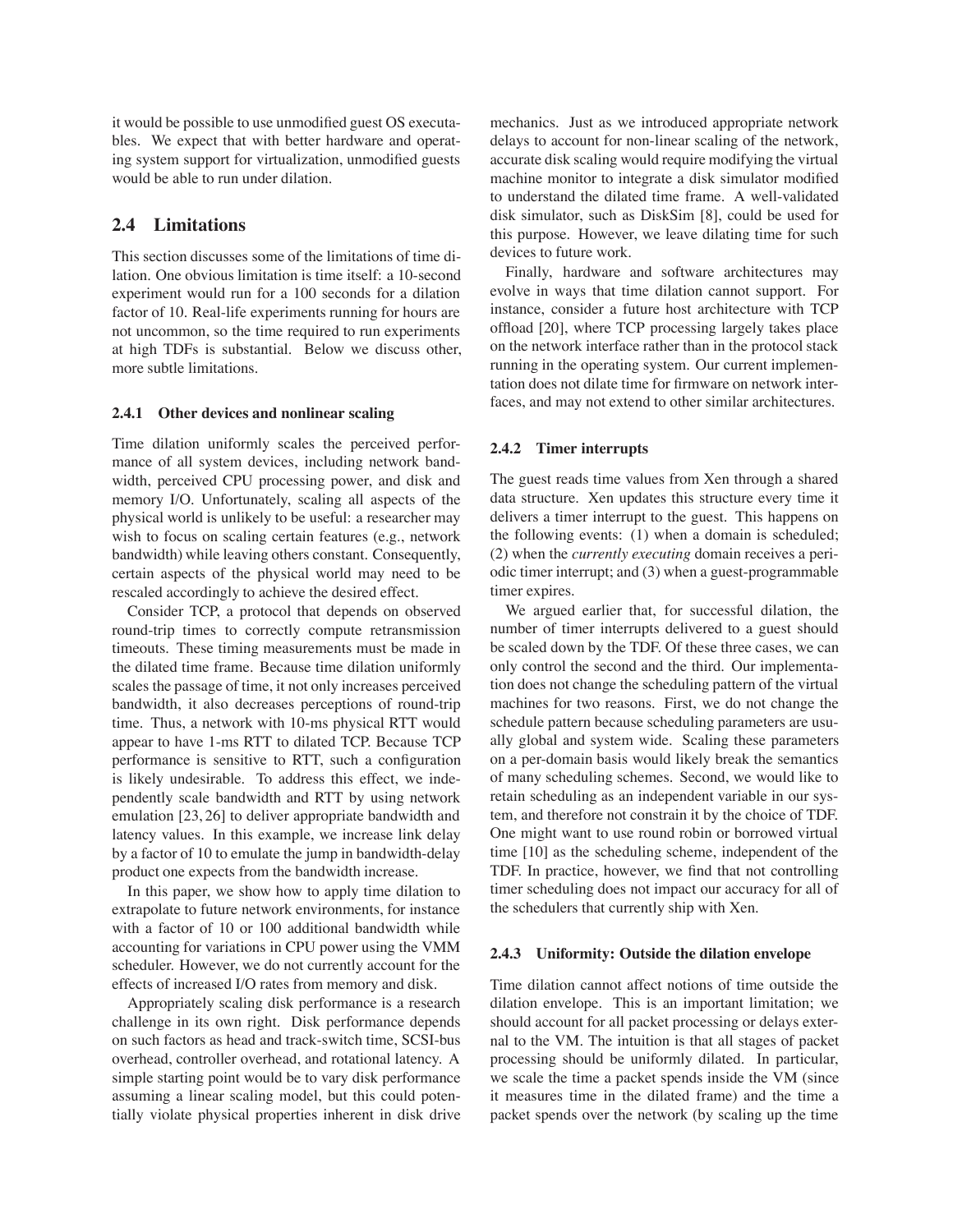on the wire by TDF). However, we do not scale the time a packet spends inside the Xen hypervisor and *Domain-0* (the privileged, management domain that hosts the actual device drivers), or the time it takes to process the packet at the other end of the connection.

These unscaled components may affect the OS's interpretation of round trip time. Consider the time interval between a packet and its ACK across a link of latency R scaled by S, and let  $\delta$  denote the portion of this time that is unscaled. In a perfect world where everything is dilated uniformly, a dilated host would measure the interval to be simply  $T_{perfect} = R + \delta$ . A regular, undilated host measures the interval as  $T_{normal} = S \times R + \delta$ ; a dilated host in our implementation would observe the same scaled by S, so  $T_{dilateral} = T_{normal}/S = (S \times R + \delta)/S$ .

We are interested in the error relative to perfect dilation:

$$
\epsilon = \frac{(T_{perfect} - T_{dilated})}{T_{perfect}}
$$

$$
= \left(1 - \frac{1}{S}\right) \left(\frac{\delta}{R + \delta}\right)
$$

Note that  $\epsilon$  approaches  $\delta/(R+\delta)$  when S is large. In the common case this is of little consequence. For the regime of network configurations we are most interested in (high bandwidth-delay product networks), the value of  $R$  is typically orders of magnitude higher than the value of  $\delta$ . As our results in Section 3 show, dilation remains accurate over a wide range of round trip times, bandwidths, and time-dilation factors that we consider.

#### **3 Micro-benchmarks**

We establish the accuracy of time dilation through a variety of micro-benchmarks. We begin by evaluating the accuracy of time dilation by comparing predictive results using dilated older hardware with actual results using undilated recent hardware. We then compare the behavior of a single TCP flow subject to various network conditions under different time dilation factors. Finally, we evaluate time dilation in more complex settings (multiple flows, multiple machines) and address the impact of CPU scaling.

#### **3.1 Hardware validation**

We start by evaluating the predictive accuracy of time dilation using multiple generations of hardware. One of the key motivations for time dilation is as a predictive tool, such as predicting the performance and behavior of protocol and application implementations on future higher-performance network hardware. To validate time dilation's predictive accuracy, we use dilation on older

| Configuration                                     | <b>TDF</b>    | Mean<br>(Mbps) | <b>St.Dev.</b><br>(Mbps) |
|---------------------------------------------------|---------------|----------------|--------------------------|
| 2.6 GHz, 1-Gbps NIC (re-<br>stricted to 500-Mbps) |               | 9.39           | 1.91                     |
| 1.13 GHz, 1-Gbps NIC<br>(restricted to 250-Mbps)  | $\mathcal{L}$ | 9.57           | 1.76                     |
| 500 MHz, 100-Mbps NIC                             | 5             | 9.70           | 2.04                     |
| 500 MHz scaled down to<br>50 MHz, 10-Mbps NIC     | 50            | 9.25           | 2.20                     |

Table 2: Validating performance prediction: the mean perflow throughput and standard deviations of 50 TCP flows for different hardware configurations.

hardware to predict TCP throughput as if we were using recent hardware. We then compare the predicted performance with the actual performance when using recent hardware.

We use time dilation on four hardware configurations, listed in Table 2, such that each configuration resembles a 2.5-GHz processor with a 500-Mbps NIC, under the coarse assumption that CPU performance roughly scales with processor frequency. The base hardware configurations are 500-MHz and 1.13-GHz Pentium III machines with 10/100-Mbps and 1-Gbps network interfaces, respectively, and a 2.6-GHz Pentium IV machine with a 1-Gbps network interface. In cases where the exact base hardware was not available (a 250-Mbps NIC or a 50-MHz CPU, for instance), we scaled them appropriately using either network emulation (Dummynet [23]) or VMM scheduling (Section 3.4).

For each hardware configuration, we measured the TCP throughput of 50 flows communicating with another machine with an identical configuration. Using Dummynet, we configured the network between the hosts to have an effective RTT of 80 ms. We then calculated the mean per-flow throughput and standard deviation across all flows. Both the mean and deviation of per-flow throughput are consistent across the hardware configurations, which span over an order of magnitude of difference in hardware performance. For example, time dilation using an effective 50 MHz CPU with a 10-Mbps NIC dilated with a TDF of 50 is able to accurately predict TCP throughput of a 2.6-GHz CPU with a 1-Gbps NIC. As a result, we conclude that time dilation is an effective tool for making reasonable predictions of high-level performance on future hardware trends.

### **3.2 Single flow packet-level behavior**

Next we illustrate that time dilation preserves the perceived packet-level timing of TCP. We use two end hosts directly connected through a Dell Powerconnect 5224 gigabit switch. Both systems are Dell PowerEdge 1750 servers with dual Intel 2.8-GHz Xeon processors, 1 GB of physical memory, and Broadcom NetXtreme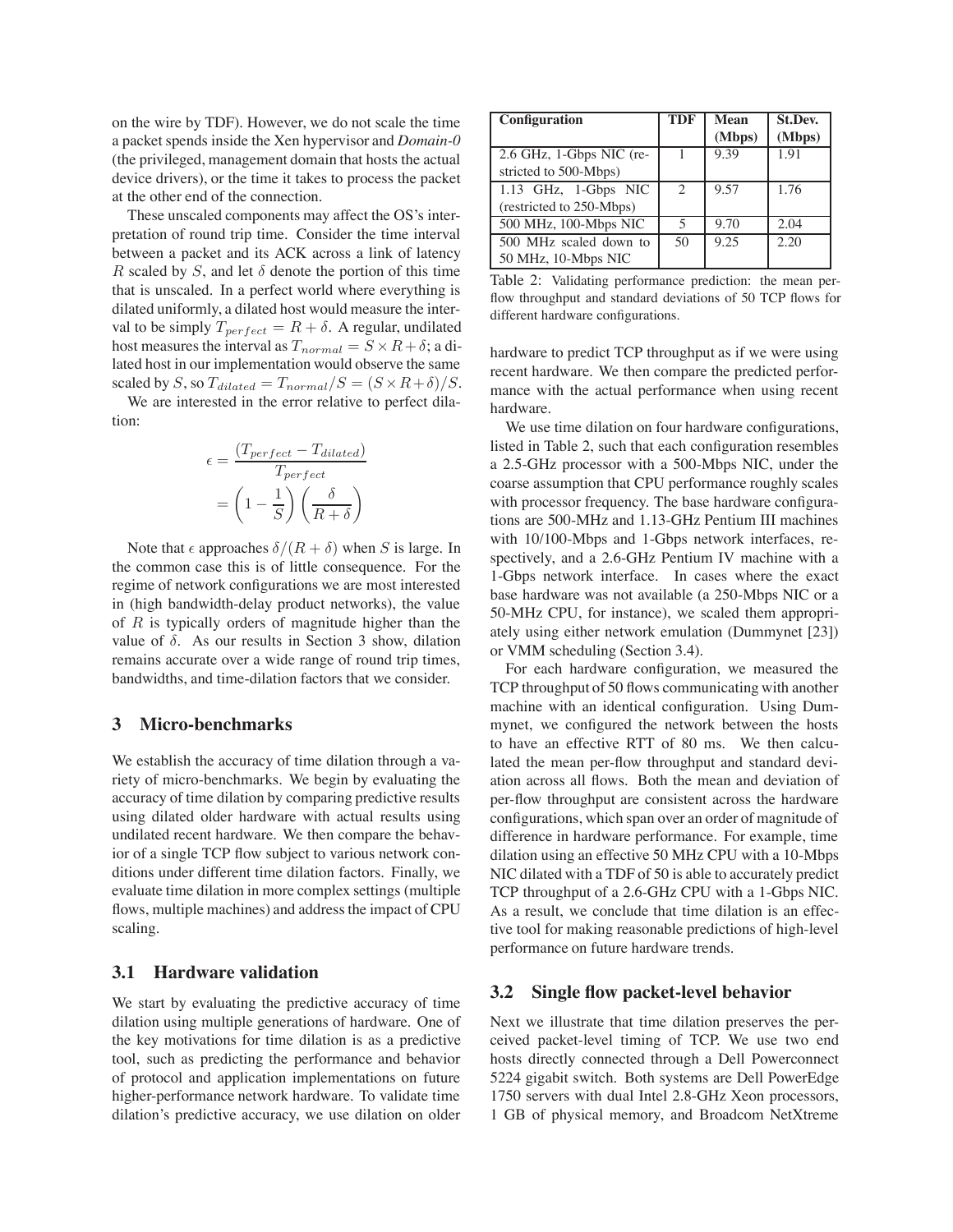

(a) Native Linux: link bandwidth 100 Mbps, link delay 10ms



(b) Xen VM (TDF 1): link bandwidth 100 Mbps, link delay 10 ms



(c) Xen VM (TDF 10): link bandwidth 10 Mbps, link delay 100 ms (d) Xen VM (TDF 100): link bandwidth 1 Mbps, link delay 1000 ms

Figure 2: Packet timings for the first second of a TCP connection with no losses for native Linux and three time dilation configurations. In all cases, we configure link bandwidth and delay such that the bandwidth-delay product is constant.

BCM5704 integrated gigabit Ethernet NICs. The end hosts run Xen 2.0.7, modified to support time dilation. We use Linux 2.6.11 as the Xen guest operating system, and all experiments run inside of the Linux guest VMs. All protocols in our experiments use their default parameters unless otherwise specified. We use two identical machines running Linux 2.6.10 and Fedora Core 2 for our "unmodified Linux" results.

We control network characteristics such as bandwidth, delay, and loss between the two hosts using Dummynet. In addition to its random loss functionality, we extended Dummynet to support deterministic losses to produce repeatable and comparable loss behavior. Unless otherwise noted, all endpoints run with identical parameters (buffer sizes, TDFs, etc.).

In this experiment, we first transfer data on TCP connections between two unmodified Linux hosts and use tcpdump [5] on the sending host to record packet behavior. We measure TCP behavior under both lossless and deterministic lossy conditions.

We then repeat the experiment with the sending host running with TDFs of *{*1, 10, 100*}*, spanning two orders of magnitude. When dilating time, we configure the underlying network such that a time-dilated host perceives the same network conditions as the original TCP experiment on unmodified hosts. For example, for the experiment with unmodified hosts, we set the bandwidth between the hosts to 100 Mbps and the delay to 10 ms.

To preserve the same network conditions perceived by a host dilated by a factor of 10, we reduce the bandwidth to 10 Mbps and increase the delay to 100 ms using Dummynet. Thus, if we are successful, a time dilated host will see the same packet timing behavior as the unmodified case. We include results with TDF of 1 to compare TCP behavior in an unmodified host with the behavior of our system modified to support time dilation.

We show sets of four time sequence graphs in Figures 2 and 3. Each graph shows the packet-level timing behavior of TCP on four system configurations: unmodified Linux, and Linux running in Xen with our implementation of time dilation operating under TDFs of 1, 10, and 100. The first set of graphs shows the first second of a trace of TCP without loss. Each graph shows the data and ACK packet sequences over time, and illustrates TCP slow-start and transition to steady-state behavior. Qualitatively, the TCP flows across configurations have nearly identical behavior.

Comparing Figures 2(a) and 2(b), we see that a dilated host has the same packet-level timing behavior as an unmodified host. More importantly, we see that time dilation accurately preserves packet-level timings perceived by the dilated host. Even though the configuration with a TDF of 100 has network conditions two orders of magnitude different from the base configuration, time dilation successfully preserves packet-level timings.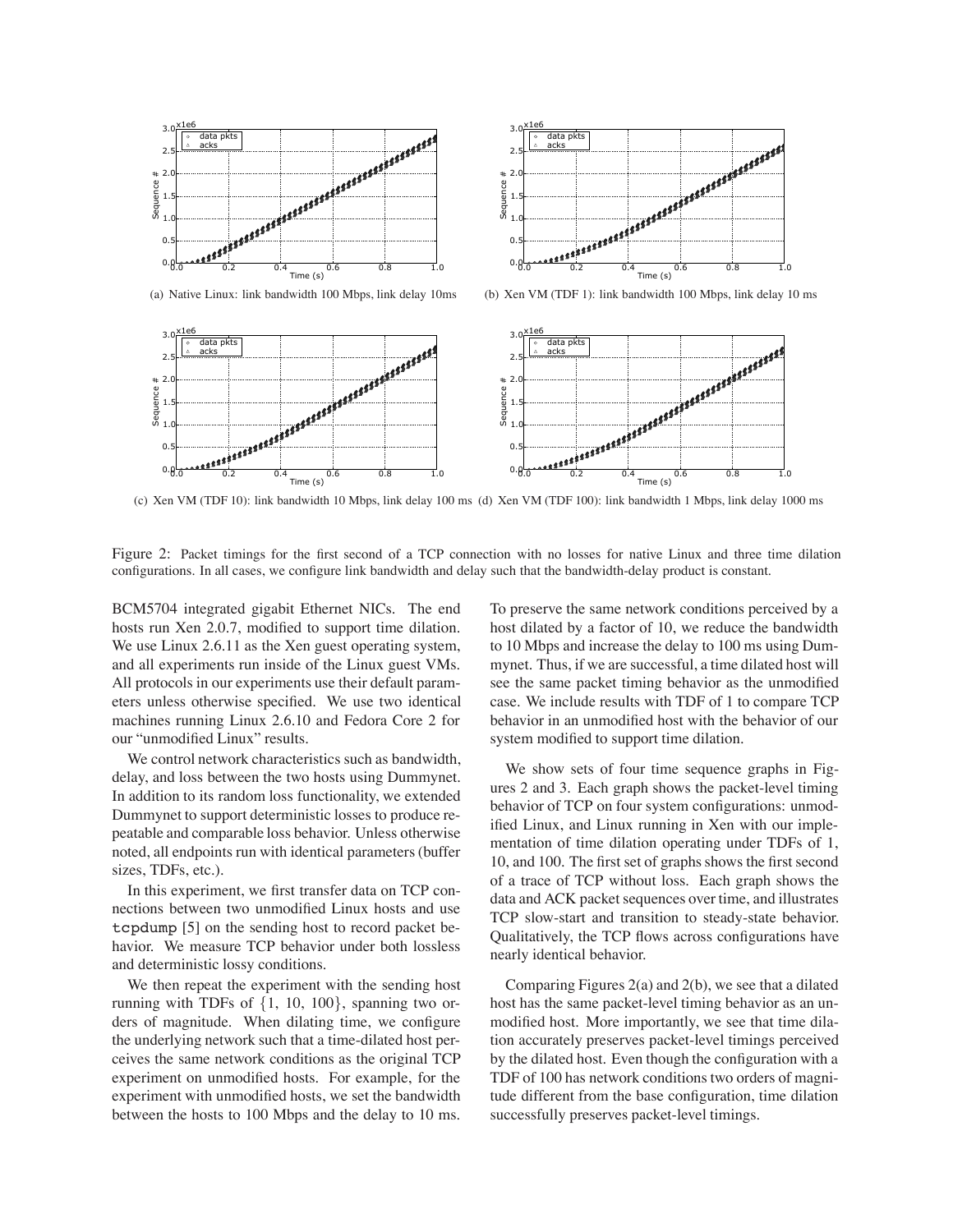



(c) Xen VM (TDF 10): link bandwidth 10 Mbps, link delay 100 ms (d) Xen VM (TDF 100): link bandwidth 1 Mbps, link delay 1000 ms

Figure 3: Packet timings for the first second of a TCP connection with 1% deterministic losses.

Time dilation also accurately preserves packet-level timings under lossy conditions. The second set of time sequence graphs in Figure 3 shows the first second of traces of TCP experiencing 1% loss. As with the lossless experiments, the TCP flows across configurations have nearly identical behavior even with orders of magnitude differences in network conditions.

Seq

We further evaluated the performance of a single TCP flow under a wide range of time dilation factors, network bandwidths, delays and loss rates with similar results. For brevity, we omit those results.

Figures 2 and 3 illustrate the accuracy of time dilation qualitatively. For a more quantitative analysis, we compared the distribution of the inter-arrival packet reception and transmission times for the dilated and undilated flows. Figure 4 plots the cumulative distribution function for inter-packet transmission times for a single TCP flow across 10 runs under both lossy and lossless conditions. Visually, the distributions track closely. Table 3 presents a statistical summary for these distributions, the mean and two indices of dispersion — the coefficient of variance (CoV) and the inter quartile range (IQR) [15]. An index of dispersion indicates the variability in the given data set. Both CoV and IQR are unit-less, i.e., they take the unit of measurement out of variability consideration. Therefore, the absolute values of these metrics is not of concern to us, but that they match under dilation is. Given the inherent variability in TCP, we find this similarity satisfactory. The results for inter-packet reception times are similar.

| <b>Metrid</b> | No loss    |            |            | $1\%$ loss |            |            |
|---------------|------------|------------|------------|------------|------------|------------|
|               | <b>TDF</b> | <b>TDF</b> | <b>TDF</b> | <b>TDF</b> | <b>TDF</b> | <b>TDF</b> |
|               |            | 10         | 100        |            | 10         | 100        |
| Mean          | 0.458      | 0.451      | 0.448      | 0.912      | 1.002      | 0.896      |
| (ms)          |            |            |            |            |            |            |
| CoV           | 0.242      | 0.218      | 0.206      | 0.298      | 0.304      | 0.301      |
| IOR           | 0.294      | 0.248      | 0.239      | 0.202      | 0.238      | 0.238      |

Table 3: Statistical summary of inter-packet transmission times.

## **3.3 Dilation with multiple flows**

To demonstrate that dilation preserves TCP behavior under a variety of conditions, even for short flows, we performed another set of experiments under heterogeneous conditions. In these experiments, 60 flows shared a bottleneck link. We divided the flows into three groups of 20 flows, with each group subject to an RTT of 20 ms, 40 ms, or 60 ms. We also varied the bandwidth of the bottleneck link from 10 Mbps to 600 Mbps. We conducted the experiments for a range of flow lengths from 5 seconds to 60 seconds and verified that the results were consistent independent of flow duration.

We present data for one set of experiments where each flow lasts for 10 seconds. Figure 5 plots the mean and standard deviation across the flows within each group for TDFs of 1 (regular TCP) and 10. To visually differentiate results in each graph for different TDFs, we slightly offset their error bars on the graph although in practice they experienced the same network bandwidth conditions. For all three groups, the results from dilation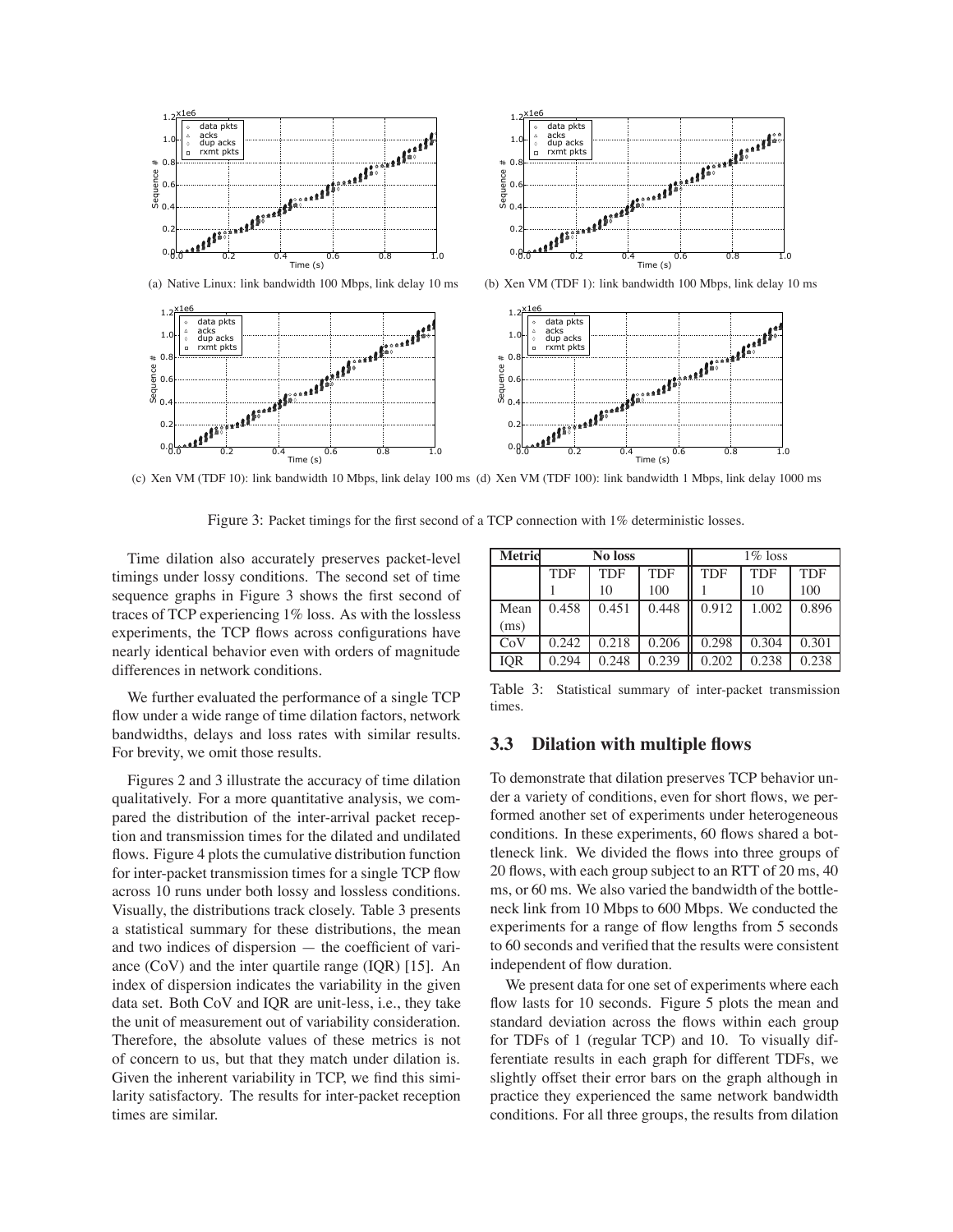

Figure 4: Comparison of inter-packet transmission times for a single TCP flow across 10 runs.

agree well with the undilated results: the throughputs for TDF of 1 match those for TDF of 10 within measured variability. Note that these results also reflect TCP's known throughput bias towards flows with smaller RTTs.

In our experiments thus far, all flows originated at a single VM and were destined to a single VM. However, when running multiple VMs (as might be the case to support, for instance, scalable network emulation experiments [26, 29]) one has to consider the impact of VMM scheduling overhead on performance. To explore the issue of VMM scheduling, we investigate the impact of spreading flows across multiple dilated virtual machines running on the same physical host. In particular, we verify that simultaneously scheduling multiple dilated VMs does not negatively impact the accuracy of dilation.

In this experiment, for a given network bandwidth we create 50 connections between two hosts with a lifetime of 1000 RTTs and measure the resulting throughput of each connection. We configure the network with an 80 ms RTT, and vary the perceived network bandwidth from 0–4 Gbps using 1-Gbps switched Ethernet. Undilated TCP has a maximum network bandwidth of 1 Gbps, but time dilation enables us to explore performance beyond the raw hardware limits (we revisit this point in Section 4.1). We repeat this experiment with the 50 flows split across 2, 5 and 10 virtual machines running on one physical machine.

Our results indicate that VMM scheduling does not significantly impact the accuracy of dilation. Figure 6 plots the mean throughput of the flows for each of the four configurations of flows divided among virtual machines. Error bars mark the standard deviation. Once again, the mean flow throughput for the various configurations are similar.

# **3.4 CPU scaling**

Time dilation changes the perceived VM cycle budget; a dilated virtual machine sees TDF times as many CPU cycles per second. Utilizing VMM CPU schedulers, how-



Figure 5: Per-flow throughput for 60 flows sharing a bottleneck link. Each flow lasts 10 seconds. The mean and deviation are taken across the flows within each group. To visually differentiate results in each graph for different TDFs, we slightly offset their error bars on the graph.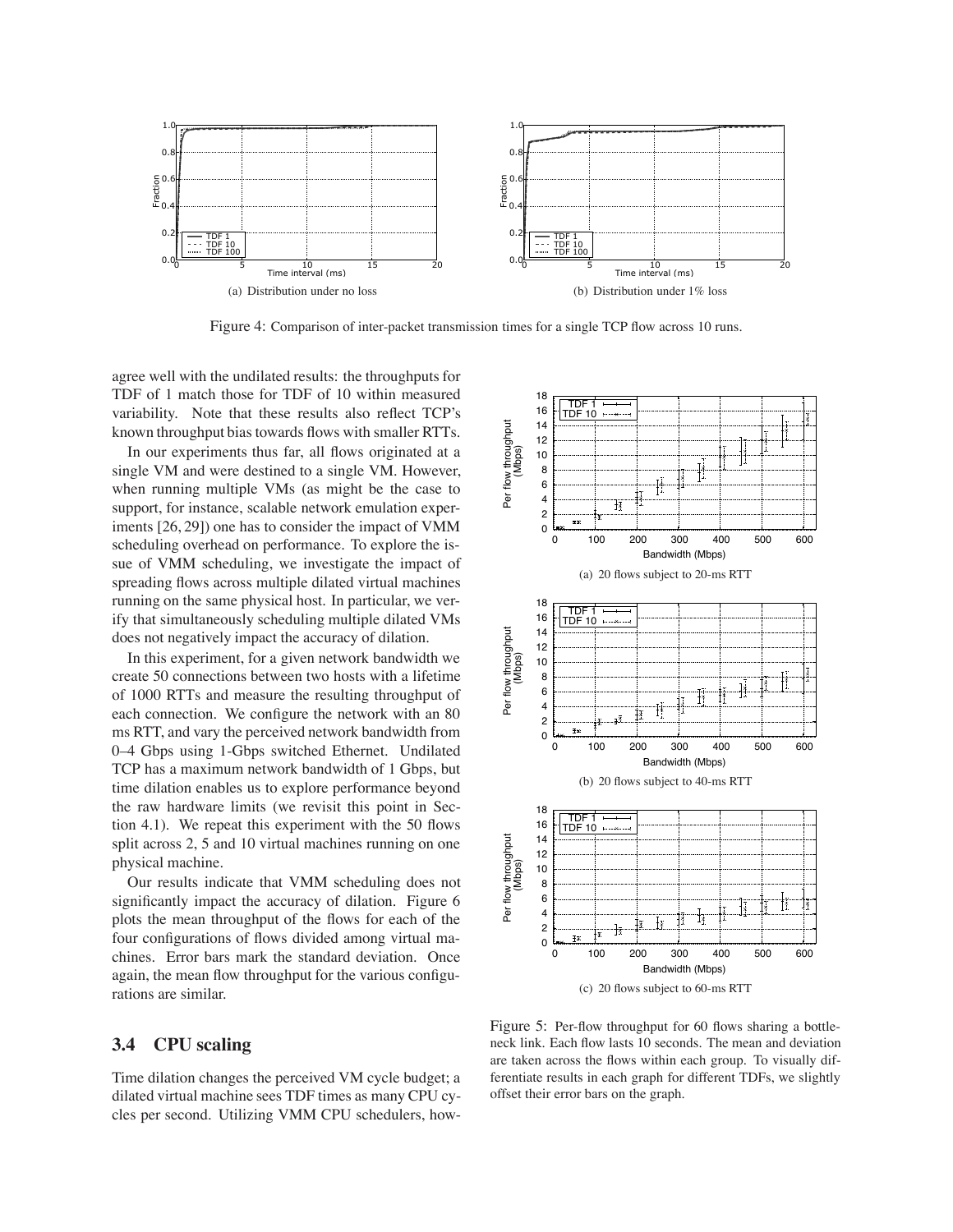

Figure 6: Mean throughput of 50 TCP flows between two hosts on a network with an 80ms RTT as a function of network bandwidth. The 50 flows are partitioned among 1–10 virtual machines.

ever, we can scale available processing power independently from the network. This flexibility allows us to evaluate the impact of future network hardware on current processor technology. In a simple model, a VM with TDF of 10 running with 10% of the CPU has the same per-packet cycle budget as an undilated VM running with 100% of the CPU. We validate this hypothesis by running an experiment similar to that described for Figure 6. This time, however, we adjust the VMM's CPU scheduling algorithm to restrict the amount of CPU allocated to each VM. We use the Borrowed Virtual Time [10] scheduler in Xen to assign appropriate weights to each domain, and a CPU intensive job in a separate domain to consume surplus CPU.

First, we find an undilated scenario that is CPUlimited by increasing link capacity. Because the undilated processor has enough power to run the network at line speed, we reduce its CPU capacity by 50%. We compare this to a VM dilated by TDF of 10 whose CPU has been scaled to 5%. The experimental setup is identical to that in Figure 6: 50 flows, 80ms RTT. For clarity, we first throttled the sender alone, leaving the CPU unconstrained at the receiver; we then repeat the experiment with the receiver alone throttled. Figures 7 and 8 show the results. We plot the per-flow throughput, and error bars mark the standard deviation.

If we successfully scale the CPU, flows across a dilated link of the same throughput will encounter identical CPU limitations. Both figures confirm the effectiveness of CPU scaling, as the 50% and 5% lines match closely. The unscaled line (100%) illustrates the performance in a CPU-rich environment. Moreover our system accurately predicts that receiver CPU utilizations are higher than the sender's, confirming that it is possible to dilate CPU and network independently by leveraging the VMMs CPU scheduling algorithm.



Figure 7: Per-flow throughput of 50 TCP flows between a CPU-scaled sender and unconstrained receiver. CPU utilization at the sender is restricted to the indicated percentages.



Figure 8: Per-flow throughput of 50 TCP flows between an unconstrained sender and a CPU-scaled receiver. CPU utilization at the receiver is restricted to the indicated percentages.

## **4 Applications of dilation**

Having performed micro-benchmarks to validate the accuracy of time dilation, we now demonstrate the utility of time dilation for two scenarios: network protocol evaluation and high-bandwidth applications.

#### **4.1 Protocol evaluation**

A key application of time dilation is for evaluating the behavior and performance of protocols and their implementations on future networks. As an initial demonstration of our system's utility in this space, we show how time dilation can support evaluating optimizations to TCP for high bandwidth-delay network environments, in particular using the publicly available BiC [30] extension to the Linux TCP stack. BiC uses binary search to increase the congestion window size logarithmically the rate of increase is higher when the current transmission rate is much less than the target rate, and slows down as it gets closer to the target rate.

For the network configuration, we use an 80 ms RTT and vary the network bandwidth up to 100 Gbps using underlying 1-Gbps hardware. We configure the machines exactly as in Section 3.3. We perform this experiment for two different protocols: TCP, and TCP with BiC enabled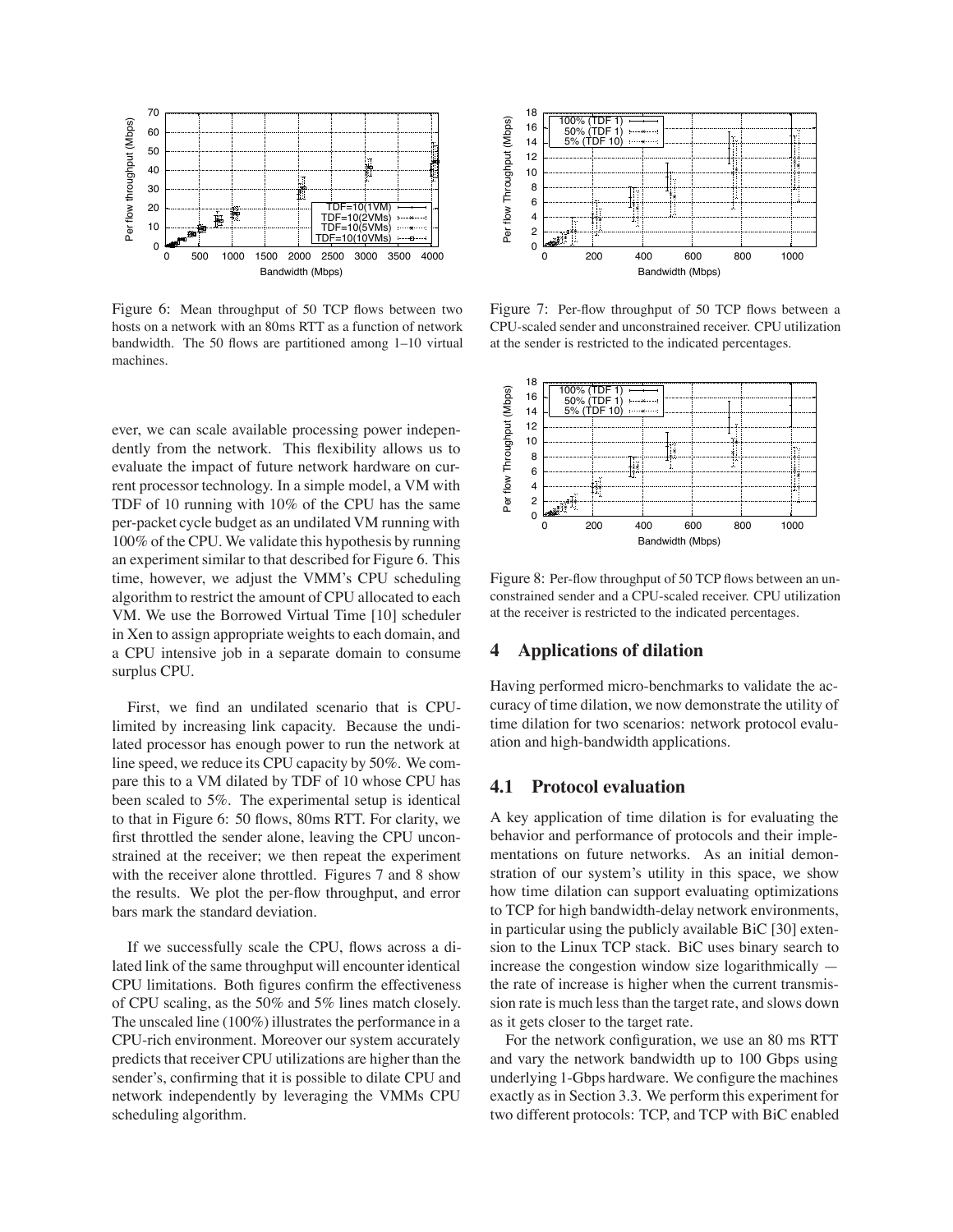

(a) Validating dilation: TCP performance under dilation matches actual, observed performance.



(b) Using dilation for protocol evaluation: comparing TCP with TCP BiC under high bandwidth.



(c) Pushing the dilation envelope: using a TDF of 100 to evaluate protocols under extremely high bandwidths.

Figure 9: Protocol Evaluation: Per-flow throughput of 50 flows for TCP and TCP BiC between two hosts on a network with an 80-ms RTT as a function of network bandwidth.



Figure 10: Protocol evaluation: Normalized average per-flow throughput of 50 flows for TCP and TCP BiC between two hosts on a network with 150 Mbps bandwidth as a function of RTT.



Figure 11: Per-flow throughput of 50 TCP flows across two hosts as a function of network bandwidths. CPU utilization at the sender is restricted to the indicated percentages. Experiments run with TDF of 10.

(henceforth referred to as BiC). In all of the following experiments, we adjust the Linux TCP buffers as suggested in the TCP Tuning Guide [2].

Figure 9 shows per-flow throughput of the 50 connections as a function of network bandwidth. For one execution, we plot the average throughput per flow, and the error bar marks the standard deviation across all flows. In Figure  $9(a)$ , the x-axis goes up to 1 Gbps, and represents the regime where the accuracy of time dilation can be validated against actual observations. Figures 9(b) (1 to 10 Gbps) and  $9(c)$  (10 to 100 Gbps) show how time dilation can be used to extrapolate performance.

The graphs show three interesting results. First, time dilation enables us to experiment with protocols beyond hardware limits using implementations rather than simulations. Here we experiment with an unmodified TCP stack beyond the 1 Gbps hardware limit to 100 Gbps. Second, we can experimentally show the impact of high bandwidth-delay products on TCP implementations. Beyond 10 Gbps, per-flow TCP throughput starts to level off. Finally, we can experimentally demonstrate the benefits of new protocol implementations designed for such networks. Figure 9(b) shows that in the 1–10 Gbps regime, BiC outperforms TCP by a significant margin. However, in Figure 9(c) we see that TCP shows a steady, gradual improvement and both BiC and TCP level off beyond 10 Gbps.

TCP performance is also sensitive to RTT. To show this effect under high-bandwidth conditions, we perform another experiment with 50 connections between two machines. However, we instead fix the network bandwidth at 150 Mbps and vary the perceived RTT between the hosts. For clarity, we present an alternative visualization of the results: instead of plotting the absolute per-flow throughput values, we instead plot normalized throughput values as a fraction of maximum potential throughput. For example, with 50 connections on a 150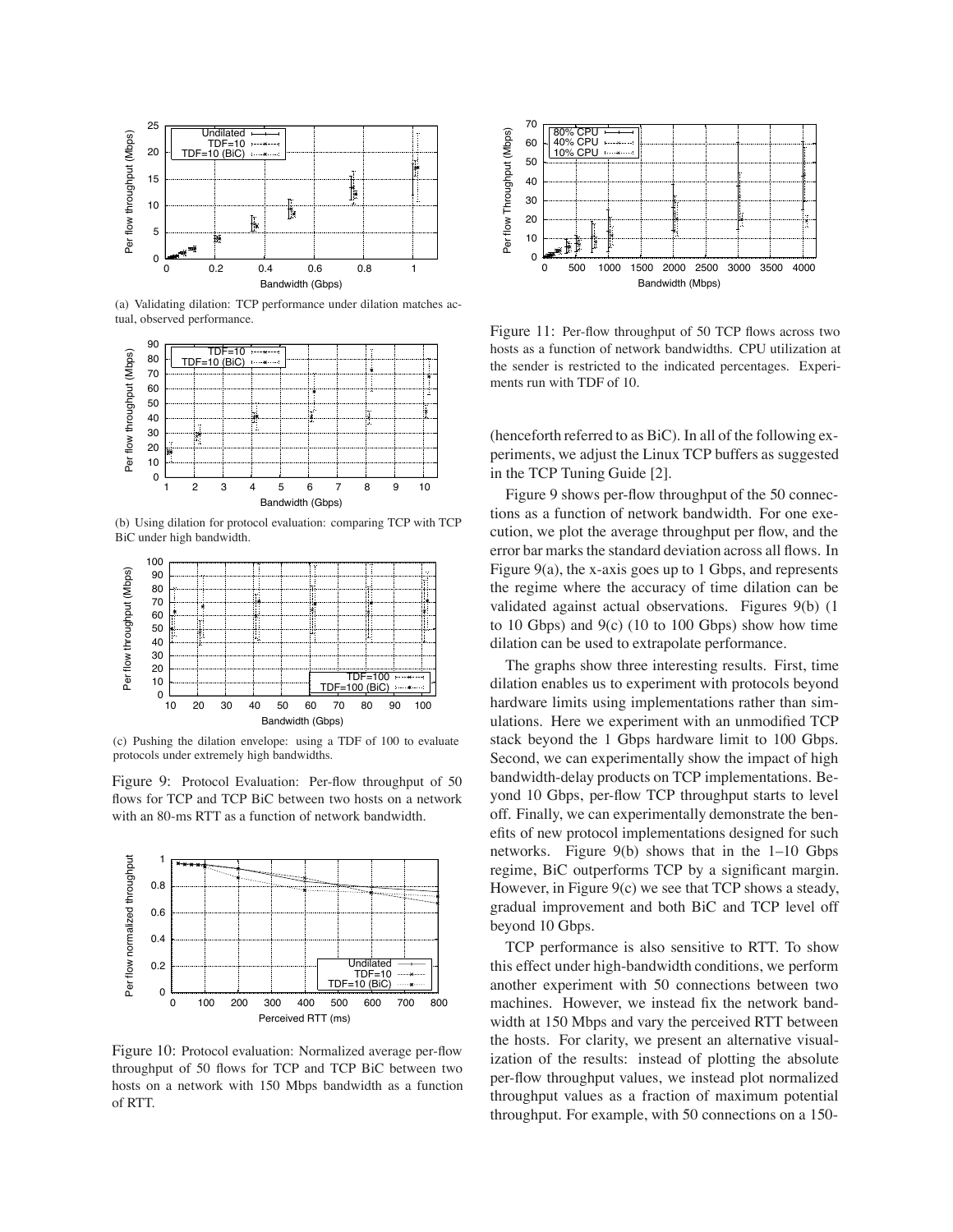Mbps bandwidth link, the maximum average per-flow throughput would be 3 Mbps. Our measured average per-flow throughput was 2.91 Mbps, resulting in a normalized per-flow throughput of 0.97. Figure 10 shows the average per-flow throughput of the three protocols as a function of RTT from 0–800 ms. We chose this configuration to match a recent study on XCP [16], a protocol targeting high bandwidth-delay conditions. The results show the well-known dependence of TCP throughput on RTT, and that the two dilated protocols behave similarly to undilated TCP.

We can also use time dilation as a tool to estimate the computational power required to sustain a target bandwidth. For instance, from Figure 11, we can see that across a 4-Gbps pipe with an 80-ms RTT, 40% CPU on the sender is sufficient for TCP to reach around 50% utilization. This means that processors that are 4 times as fast as today's processors will be needed to achieve similar performance (since 40% CPU at TDF of 10 translates to 400% CPU at TDF of 1).

#### **4.2 High-bandwidth applications**

Time dilation can significantly enhance our ability to evaluate data-intensive applications with high bisection bandwidths using limited hardware resources. For instance, the recent popularity of peer-to-peer environments for content distribution and streaming requires significant aggregate bandwidth for realistic evaluations. Capturing the requirements of 10,000 hosts with an average of 1 Mbps per host would require 10 Gbps of emulation capacity and sufficient processing power for accurate study—a hardware configuration that would be prohibitively expensive to create for many research groups.

We show initial results of our ability to scale such experiments using modest hardware configurations with BitTorrent [9], a high-bandwidth peer-to-peer, content distribution protocol. Our goal was to explore the bottlenecks when running a large scale experiment using the publicly available BitTorrent implementation [1] (version 3.4.2).

We conducted our experiments using 10 physical machines hosting VMs running BitTorrent clients interconnected through one ModelNet [26] core machine emulating an *unconstrained* network topology of 1,000 nodes. The client machines and the ModelNet core are physically connected via a gigabit switch. The ModelNet topology is unconstrained in the sense that the network emulator forwards packets as fast as possible between endpoints. We create an overlay of BitTorrent clients, all of which are downloading a 46-MB file from an initial "seeder". We vary the number of clients participating in the overlay, distributing them uniformly among the 10 VMs. As a result, the aggregate bisection bandwidth of



(a) VMs are running with TDF of 1 (no dilation). Performance degrades as clients contend for CPU resources.



(b) VMs are running with TDF of 10 and perceived network capacity is 1 Gbps. Dilation removes CPU contention, but network capacity becomes saturated with many clients.



(c) VMs are running with TDF of 10. Perceived network capacity is 10 Gbps. Increasing perceived network capacity removes network bottleneck, enabling aggregate bandwidth to scale until clients again contend for CPU.

Figure 12: Using time dilation for evaluating BitTorrent: Increasing the number of clients results in higher aggregate bandwidths, until the system reaches some bottleneck (CPU or network capacity). Time dilation can be used to push beyond these bottlenecks.

the BitTorrent overlay is limited by the emulation capacity of ModelNet, resource availability at the clients, and the capacity of the underlying hardware.

In the following experiments, we demonstrate how to use time dilation to evaluate BitTorrent performance beyond the physical resource limitations of the test-bed. As a basis, we measure a BitTorrent overlay running on the VMs with a TDF of 1 (no dilation). We scale the number of clients in the overlay from 40 to 240 (4–24 per VM). We measure the average time for downloading the file across all clients, as well as the aggregate bisec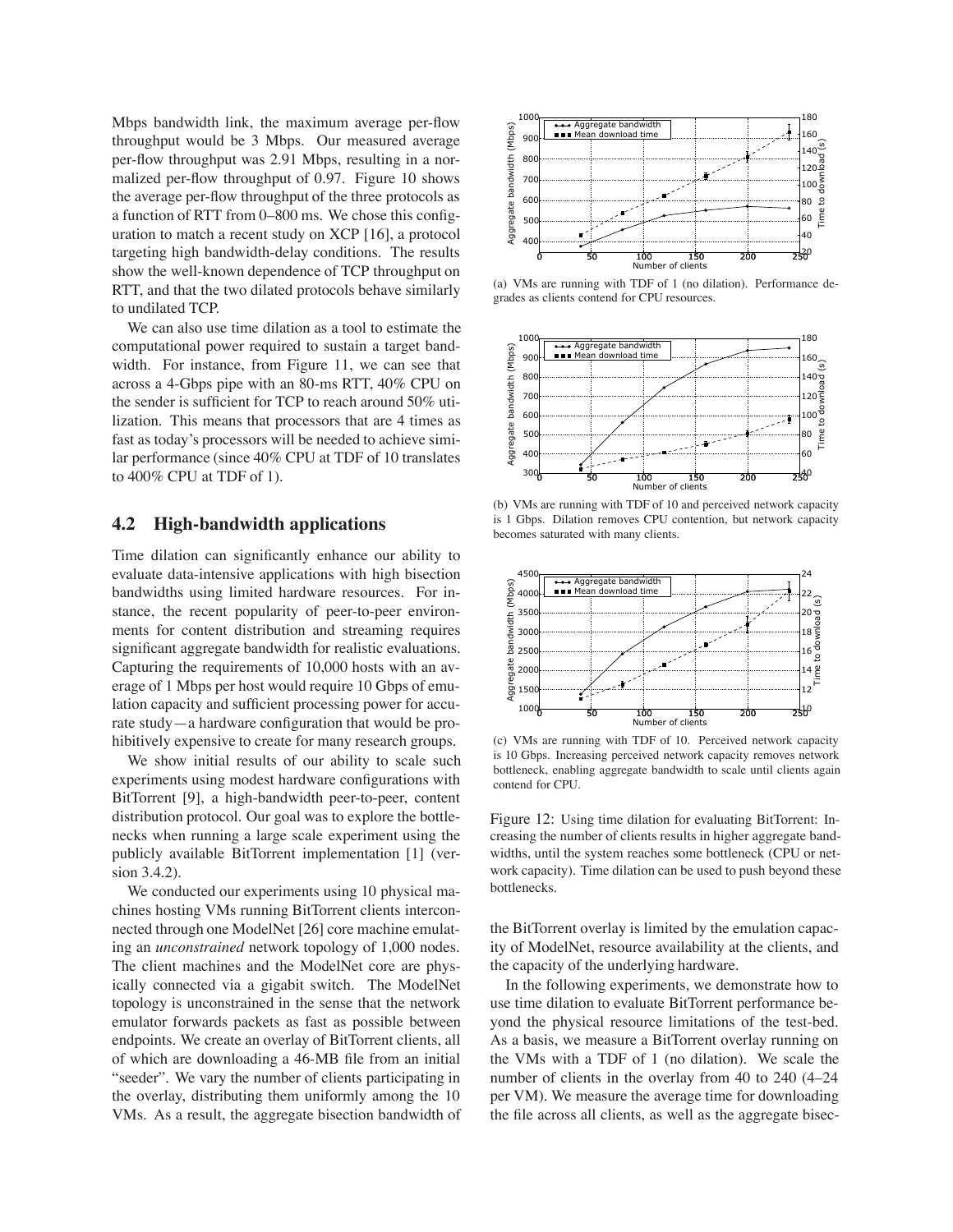tion bandwidth of the overlay; we compute aggregate bandwidth as the number of clients times the average per-client bandwidth (file size/average download time). Figure 12(a) shows the mean and standard deviation for 10 runs of this experiment as a function of the number of clients. Since the VMs are not dilated, the aggregate bisection bandwidth cannot exceed the 1-Gbps limit of the physical network. From the graph, though, we see that the overlay does not reach this limit; with 200 clients or more, BitTorrent is able to sustain aggregate bandwidths only up to 570 Mbps. Increasing the number of clients further does not increase aggregate bandwidth because the host CPUs become saturated beyond 20 BitTorrent clients per machine.

In the undilated configuration, CPU becomes a bottleneck before network capacity. Next we use time dilation to scale CPU resources to provide additional processing for the clients without changing the perceived network characteristics. To scale CPU resources, we repeat the previous experiment but with VMs *dilated* with a TDF of 10. To keep the network capacity the same as before, we restrict the physical capacity of each client host link to 100 Mbps so that the underlying network appears as a 1-Gbps network to the dilated VMs. In effect, we dilate time to produce a new configuration with hosts with 10 times the CPU resources compared with the base configuration, interconnected by an equivalent network. Figure 12(b) shows the results of 10 runs of this experiment. With the increase in CPU resources for the clients, the BitTorrent overlay achieves close to the maximum 1-Gbps aggregate bisection bandwidth of the network. Note that the download times (in the dilated time frame) also improve as a result; due to dilation, though, the experiment takes longer in wall clock time (the most noticeable cost of dilation).

In the second configuration, network capacity now limits BitTorrent throughput. When using time dilation in the second configuration, we constrained the physical links to 100 Mbps so that the network had equivalent performance as the base configuration. In our last experiment, we increase *both* CPU resources and network capacity to scale the BitTorrent evaluation further. We continue dilating the VMs with a TDF of 10, but now remove the constraints on the network: client host physical links are 1 Gbps again, with a maximum aggregate bisection bandwidth of 10 Gbps in the dilated time frame. In effect, we dilate time to produce a configuration with 10 times the CPU and network resources as the base physical configuration.

Figure 12(c) shows the results of this last experiment. From these results, we see that the "faster" network leads to a significant decrease in download times (in the dilated time frame). Second, beyond 200 clients we see the aggregate bandwidth leveling out, indicating that we

are again running into a bottleneck. On inspection, at that point we find that the end hosts are saturating their CPUs again as with the base configuration. Note, however, that in this case the peak bisection bandwidth exceeds 4 Gbps — performance that cannot be achieved natively with the given hardware.

Based upon these experiments, our results suggest that time dilation is a valuable tool for evaluating large scale distributed systems by creating resource-rich environments. Further exploration with other applications remains future work.

## **5 Related work**

Perhaps the work closest to ours in spirit is SHRINK [21]. SHRINK reduces the overhead of simulating large-scale networks by feeding a reduced sample of the original traffic into a smaller-scale network replica. The authors use this technique to predict properties such as the average queueing delays and drop probabilities. They argue that this is possible for TCP-like flows and a network controlled by active queue management schemes such as RED. Compared to this effort, time dilation focuses on speed rather than size and supports unmodified applications.

The idea of changing the flow of time to explore faster networks is not a new one. Network simulators [3, 22, 25] use a similar idea; they run the network in virtual time, independent of wall-clock time. This allows network simulators to explore arbitrarily fast or long network pipes, but the accuracy of the experiments depends on the fidelity of the simulated code to the actual implementation. Complete machine simulators such as SimOS [24] and specialized device simulators such as DiskSim have also been proposed for emulating and evaluating operating systems on future hardware. In contrast, time dilation combines the flexibility to explore future network configurations with the ability to run real-world applications on unmodified operating systems and protocol stacks.

### **6 Conclusion**

Researchers spend a great deal of effort speculating about the impacts of various technology trends. Indeed, the systems community is frequently concerned with questions of scale: what happens to a system when bandwidth increases by  $X$ , latency by  $Y$ , CPU speed by  $Z$ , etc. One challenge to addressing such questions is the cost or availability of emerging hardware technologies. Experimenting at scale with communication or computing technologies that are either not yet available or prohibitively expensive is a significant limitation